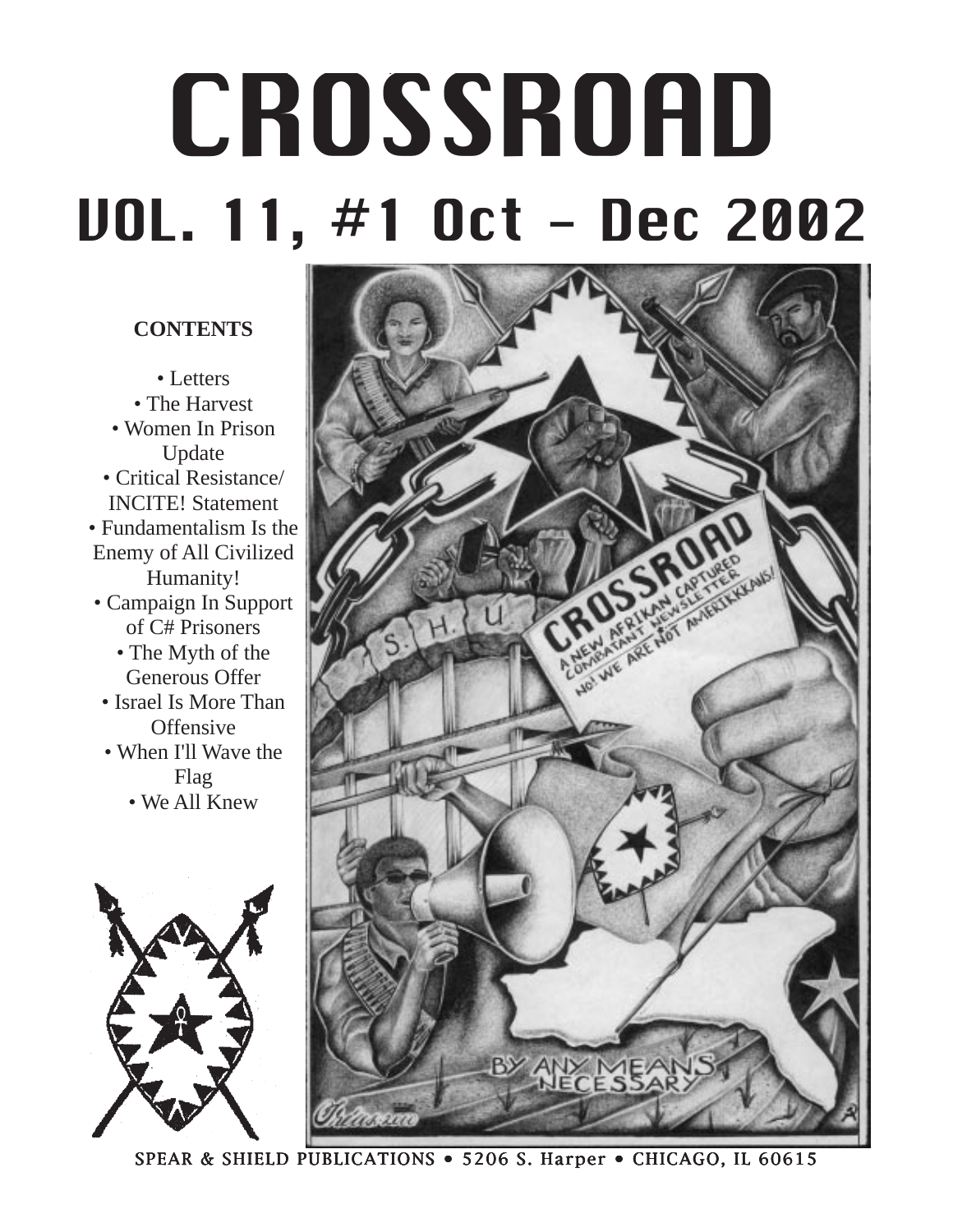#### CROSSROAD /SSP, VOL. 11, #1 - 2 - Oct - Dec 2002 NEW AFRIKAN DECLARATION OF INDEPENDENCE

WE, New Afrikan People in America, in consequence of arriving at a knowledge of ourselves as a people with dignity, long deprived of that knowledge; as a consequence of revolting with every decimal of our collective and individual beings against the oppression that for three hundred years has destroyed and broken and warped the bodies and minds and spirits of our people in America, in consequence of our raging desire to be free of this oppression, to destroy this oppression wherever it assaults **humankind** in the world, and in consequence of inextinguishable determination to go a different way, to build a new and better world, do hereby declare ourselves forever free and independent of the jurisdiction of the United State of America and the obligations which that country's unilateral decision to make our ancestors and ourselves paper-citizens placed on us.

 We claim no rights from the United States of America other than those rights belonging to human beings anywhere in the world, and these include the right to damages, reparations, due us from the grievous injuries sustained by our ancestors and ourselves by reason of United States lawlessness.

 Ours is a revolution against oppression—our own oppression and that of all people in the world. And it is a revolution for a better life, a better station for **all**, a surer harmony with the forces of life in the universe. We therefore see these aims as the aims of our revolution:

• To free black people in America from oppression;

• To support and wage the world revolution until all people everywhere are so free;

• To build a new Society that is better than what We now know and as perfect as We can make it;

• To assure all people in the New Society maximum opportunity and equal access to that maximum;

• To promote industriousness, responsibility, scholarship, and service; • To create conditions in which freedom of religion abounds and the pursuit of God and/or destiny, place and purpose of **humankind** in the Universe will be without hindrance;

• To build a Black independent nation where no sect or religious creed subverts or impedes the building of the New Society, the New State Government, or achievement of the Aims of the Revolution as set forth in this Declaration;

• To end exploitation of human beings by each other or the environment;

• To assure equality of rights for the sexes;

• To end color and class discrimination, while not abolishing salubrious diversity, and to promote self-respect and mutual understanding among all people in the society;

• To protect and promote the personal dignity and integrity of the individual, and his or her natural rights;

• To place the major means of production and trade in the trust of the state to assure the benefits of this earth and **our** genius and labor to society and all its members, and

• To encourage and reward the individual for hard work and initiative and insight and devotion to the Revolution.

In mutual trust and great expectation, We the undersigned, for ourselves and for those who look to us but are unable personally to affix their signatures hereto, do join in this solemn Declaration of Independence, and to support this Declaration and to assure the success of the Revolution, We pledge without reservation ourselves, our talents, and all our worldly goods.

The **New Afrikan Creed**

1. i believe in the spirituality, humanity and genius of Black people, and in our new pursuit of these values.

2. i believe in the family and the community, and in the community as a family, and i will work to make this concept live.

3. i believe in the community as more important than the individual.

4. i believe in constant struggle for freedom, to end oppression and build a better world. i believe in collective struggle; in fashioning victory in concert with my brothers and sisters.

5. i believe that the fundamental reason our oppression continues is that We, as a people, lack the power to control our lives.

6. i believe that fundamental way to gain that power, and end oppression, is to build a sovereign Black nation.

7. i believe that all the land in America, upon which We have lived for a long time, which We have worked and built upon, and which We have fought to stay on, is land that belongs to us as a people.

8. i believe in the Malcolm X Doctrine: that We must organize upon this land, and hold a plebiscite, to tell the world by a vote that We are free and our land independent, and that, after the vote, We must stand ready to defend ourselves, establishing the nation beyond contradiction.

9. Therefore, i pledge to struggle without cease, until We have won sovereignty. i pledge to struggle without fail until We have built a better condition than the world has yet known.

10. i will give my life, if that is necessary; i will give my time, my mind, my strength, and my wealth because this **IS** necessary.

11. i will follow my chosen leaders and help them. 12. i will love my brothers and sisters as myself.

13. i will steal nothing from a brother or sister, cheat no brother or sister, misuse no brother or sister, inform on no brother or sister, and spread no gossip.

14. i will keep myself clean in body, dress and speech, knowing that i am a light set on a hill, a true representative of what We are building.

15. i will be patient and uplifting with the deaf, dumb and blind, and i will seek by word and deed to heal the Black family, to bring into the Movement and into the Community mothers and fathers, brothers and sisters left by the wayside.

**Now**, freely and of my own will, i pledge this **Creed**, for the sake of freedom for my people and a better world, on pain of disgrace and banishment if i prove false. For, i am no longer deaf, dumb or blind. i am, by inspiration of the ancestors and grace of the Creator — a **New Afrikan.**

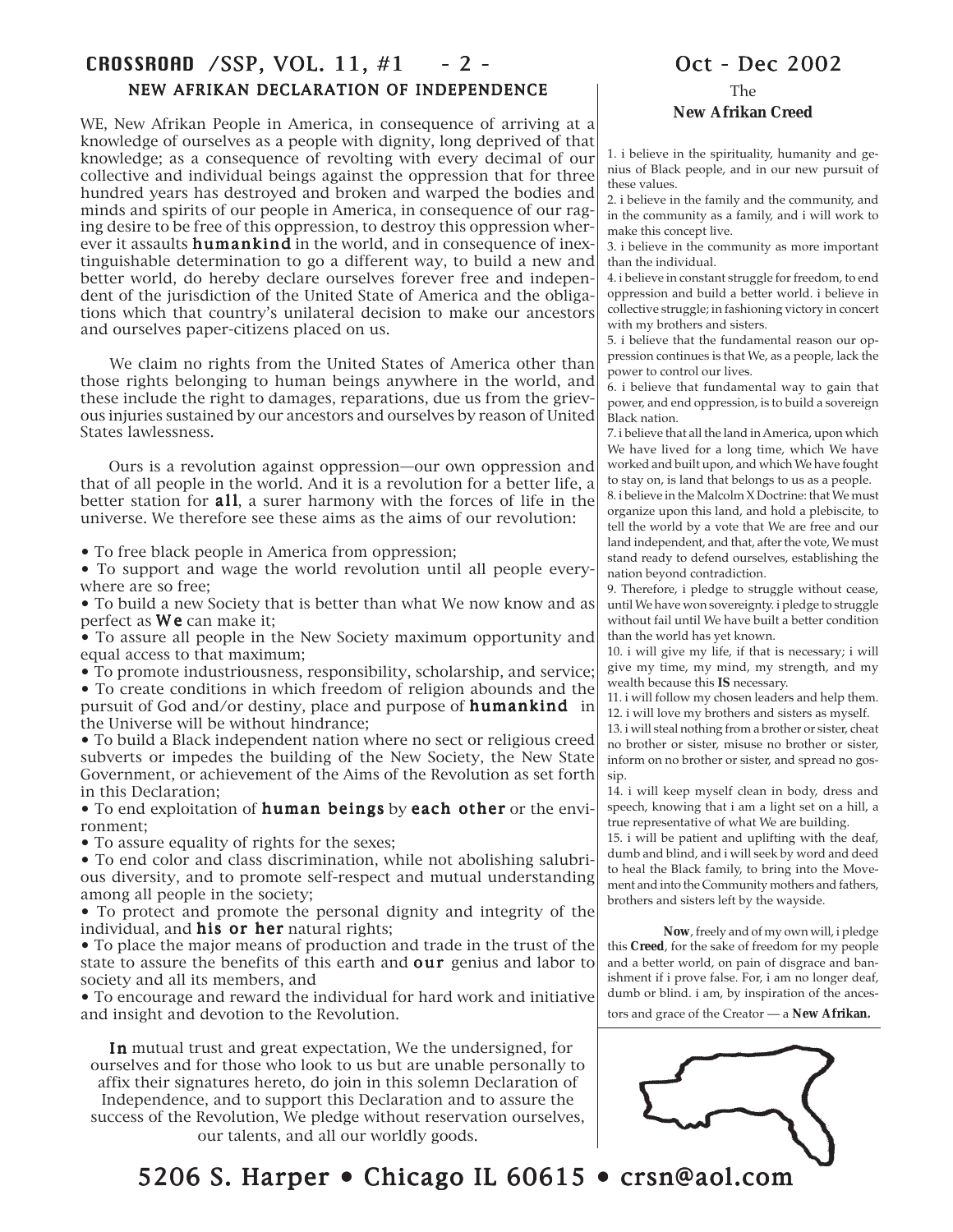#### 7/31/02

…Our (study & struggle) group has been slowly plowing through the literature that We've ordered from you and we seem to be having "some" trouble in understanding some of the sections of the literature. Some of it seems to be written for the "advanced" student and not for the beginner. What we were wondering is, do you have some literature that's specifically designed with the beginner in mind. For example, we're reading all this literature on armed struggle, etc., which is cool, but it's like we're on C and D when we should be on A and B. You feel me? What I'm saying is that we understand the need to fight, however we can't articulate ourselves as we should, on why we need "Armed Struggle & Struggle in General," and/or how/when to implement this/these phases of struggle. Maybe, we should get the rest of the book before we base this assumption. Nevertheless, we would like to know if you got literature that details, on a beginners level, Colonialism, Neo-Colonialism, Imperialism, Capitalism, etc. We want to know what they are, how they work, and in what ways do they affect us.

In conclusion, we want to know where we can order most of the books you cite in your essays. I/we thank you for your time and cooperation, PEACE.

8/23/02

greetings…

We are in receipt of your letter dated 7/31/02. It's good to hear from you and We are glad that you find some value in our work…things are quite different from what they were when the journals were first published. Your question in this regard is good in recognizing this reality. There were more 'advanced' students then, now We're nearly ALL beginners again! Thus, the slogan "Re-Build!". We are looking at the possibility of putting together an inexpensive glossary and encourage the input of our readers.

Basically, all nations throughout history have been organized into classes of exploited and exploiters. The exploiters take and control the wealth that is produced by the whole society, and their power & wealth grows, which is then used to continue, maintain, and protect this process of exploitation. This is the root of capitalism. Colonialism occurs when the capitalist class of one nation steals - or takes through force - the wealth, labor, and resources (human, material, and territory) of another nation. When the capitalist class of a nation repeats this process in more than one country, that class is building an **empire** of **colonies**. This process has come to be known as imperialism. Neo-Colonialism follows as colonized nations mount anti-colonial and anti-imperialist struggles for liberation. The Colonizers struggle to co-opt anti-colonial struggles by "putting black faces in high places", and defeat the liberation struggle for true independence and social development in the interests of the colonized masses.

It is also suggested that you all study some Malcolm X (Message to the Grassroots), Lenin (Imperialism: The Highest Stage of Capitalism), Mao (The Little Red Book), Amilcar Cabral (Revolution In Guinea, Return to The Source), and Nkrumah (Neo-Colonialism: The Last Stage of Imperialism), as well as Castro, Che Guevara, Huey P. Newton, and you've made a good start with the journals. Some of this material is readily available, but you must understand that capitalism doesn't like much of this stuff, so it has worked to make it very hard to get hold of. Most of these books are out-of-print, but sometimes they can be found in used book stores or online from left-leaning organizations. This is why it's good to maintain good relationships with family & friends outside. At this point in time, We don't know of any one place where these materials could be purchased...







Angela Davis



Walter Rodney





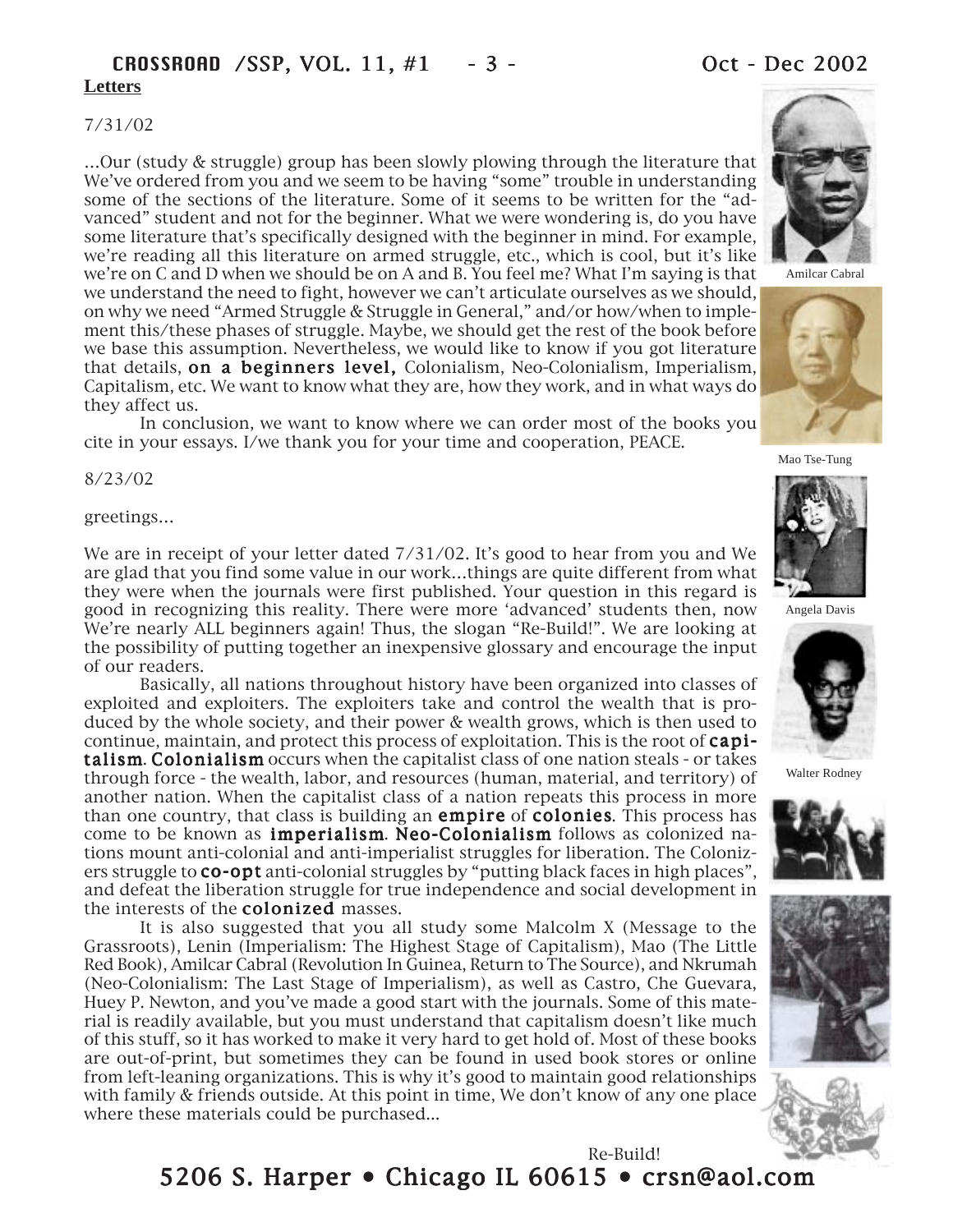Racism, colonialism, neo-colonialism, imperialism, isolationism and jingoism equal terrorism. Since the inception of America these devices have been the lynchpins that enable the politicians, the corporate and military industrial complexes, and the ruling class elite, to divide and conquer the so-called third world nations upon the globe.

The genocide of the indigenous people is not merely a 'bad' of the past. It continues today in federal and state attacks on treaty rights, violations of sovereignty, and in poverty and neglect.

State brutality of New Afrikan people, and other people of color, remains a continuation of slavery relations  $-$  a



Columbian legacy! The destabilization of legitimate socialist governments in Afrika, South Amerika, and Central Amerika, and their depopulation is a continued legacy of American terrorism. The indiscriminate attacks and bombings of Panama, Grenada, Libya, Nicaragua, Iraq, Afghanistan, etc., are continued legacies of American terrorism.

The continued bombing on the island of Vieques, Puerto Rico, and the brutal commission of genocide against the Palestinian people by zionists with the direct economic and military support of the U.S. government, is a continued legacy of American terrorism. War has been waged by America upon the world's nations [from] long ago.

War, not terrorism, has finally touched upon the shores of the U.S. Terrorism has become the catch-phrase invoked to demonize and criminalize freedom fighters who dare oppose U.S. colonial and imperialist domination. Assuming the attacks of September 11, 2001 can be construed as terrorism, why are "terrorist" attacks upon Americans any more evil than American terrorist attacks upon other nations? Why are the terrorist attacks of Timothy McVeigh, and other disgruntled, spoiled, rich white… teenagers attacking high schools any less determinant as to the propensity of caucasian males?

On September 11, 2001, with the attacks upon the world trade towers and the pentagon, the sown seeds of centuries of American provocation and arrogance produced an abundant harvest. The ignorant, myopic patriots will scream that my assertions are relativist diatribes in favor of the attacks, but my assertions are neither for nor against. My assertions are not personal. They deal in fact. They're not founded upon ephemeral man made laws, but upon eternal, cosmic, universal law. Nothing in the universe goes unopposed. The universe has an equilibrium all its own; and when its scales are perversely imbalanced — it corrects itself.

Americans are at a loss to figure out why so many people outside of America hate them. Their supreme arrogance even precludes most of them from fathoming anyone hating Americans. Political demagogues are using the ridiculously fallacious argument that Americans are hated because others hate freedom, and envy the material advantages Americans enjoy.

Psychologists will often instruct their patients that the first step in solving any problem is to first acknowledge the existence of a problem. It's this vain denial which precludes the abolition of state sanctioned murder; the cessation of racial profiling; that which fosters the steadfast resistance to acknowledging slavery's long term psychological effects and the paying of reparations, and precipitated the failure to participate in the international conference on racism, choosing instead to walk out. Now America seeks to reach out to the same nations they've slighted and abused, as well as long standing adversaries, in an effort to multiply and justify their retribution.

The root cause of the domestic problems, as well as the hatred abroad, is racism! It's the pathological belief that the existence and perpetuation of the white race depends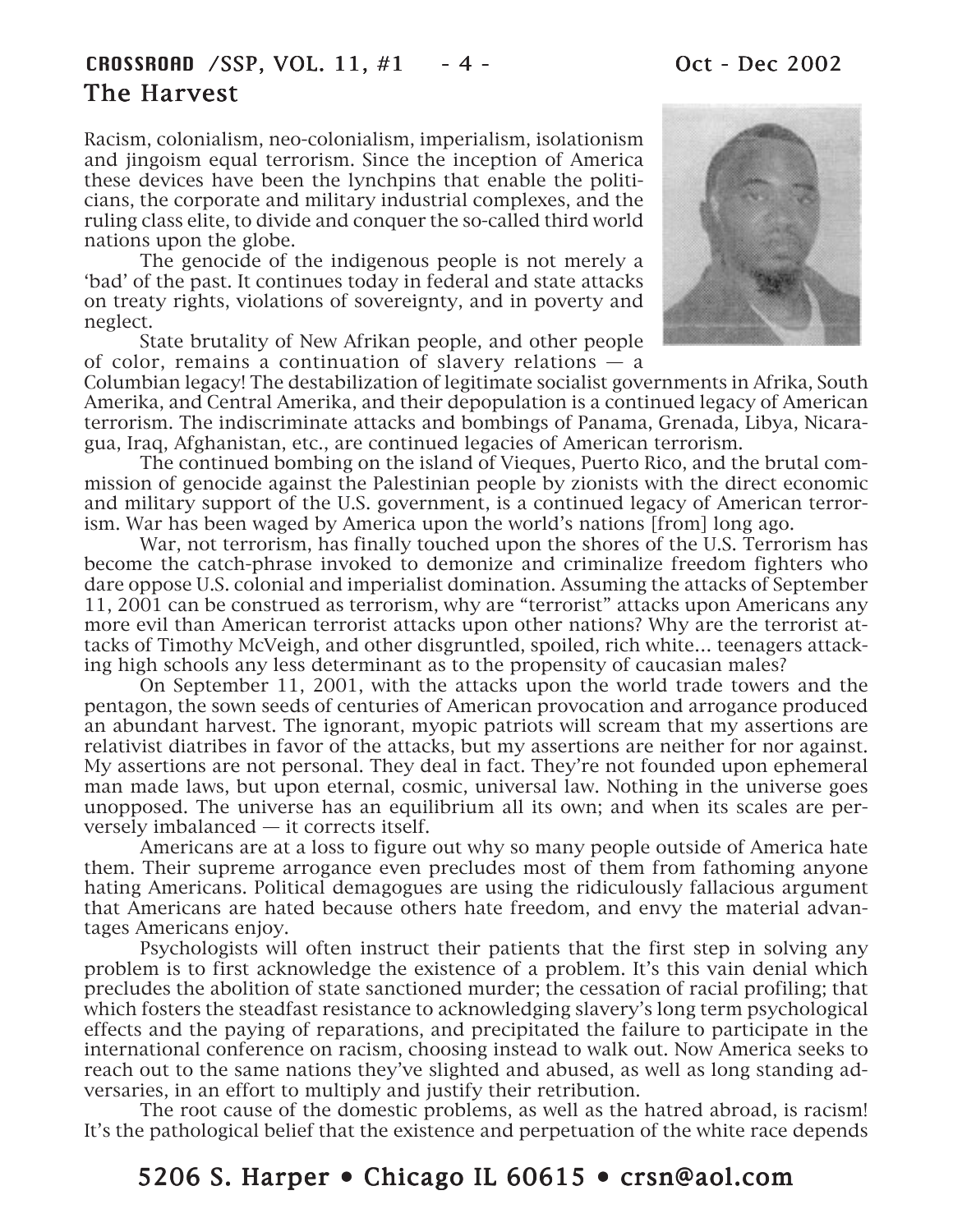on the willingness of those assigned to it to place their global racial interest above class, gender, or any other interest they hold — through the process of systemic hegemony.

Ignorance is an invaluable, insidious tool for unchecked power! Politicians are aiding in destabilizing governments, planting pro-American puppets, supporting brutal oppressive regimes in the name of American national interest, and instituting foreign policy that undermines the self-determination of poor people globally. They do this in the name of the American people.

Every action has an equal and opposite reaction, and when that reaction comes about the politicians are whisked away to take refuge under rocks. They leave the people to suffer because the continuation of government (C.O.G.) must prevail at any cost to the civilian population. When the smoke clears they stick their tongues out to test the air. Finding that it's clear, they emerge spewing venomous ad hominem protestations to what they've caused. Just as in a pavlovian experiment, the jingoistic populace responds to the predetermined conditions, turning into sanguineous vampires demanding even more bloodshed. This, in turn, reinforces the political aims and objectives of America's "leaders."

Today the American citizenry, oppressed and all, wave flags touting the greatness of American democracy, freedom and justice; while Arabs, Muslims, and dark skinned people appearing to be so, are profiled, detained without probable cause, beaten and murdered. Today the American citizenry, oppressed and all, attend religious services imploring God to bless sin-filled America while publicly calling for the mass murdering of Middle Eastern people, the bombing of Iraq and Afghanistan without evidence of their involvement in any attack; the hunting down and killing of men, and the reinstituting of assassination policies for the rogue C.I.A. against anyone viewed as a threat to American imperialist interests. Today with little to no direct evidence, American citizens are poised to support an all out assault on any political dissent.

America has made so many enemies that it cannot rightfully speculate about who may have been responsible for the September 11, 2001 attack; so to weed them out they've employed a 'with the U.S. or against the U.S. standard' by which to target enemies. Today the American citizenry, oppressed and all, tout their freedom that others hate while acquiescing to the continued dissolution of an already barren constitution. This will simply serve to legitimize the violations of people of color and their civil liberties - eroding any pretexts of protection even further.

Today, the American citizenry continues in its same arrogance, still not realizing that it's this very mindset which causes the attacks on, and the hatred of, Americans. Today, Americans have still not learned from yesterday; and those who do not learn from history are doomed to repeat it.

America's true destiny has yet to manifest! Their true harvest has yet to be reaped.

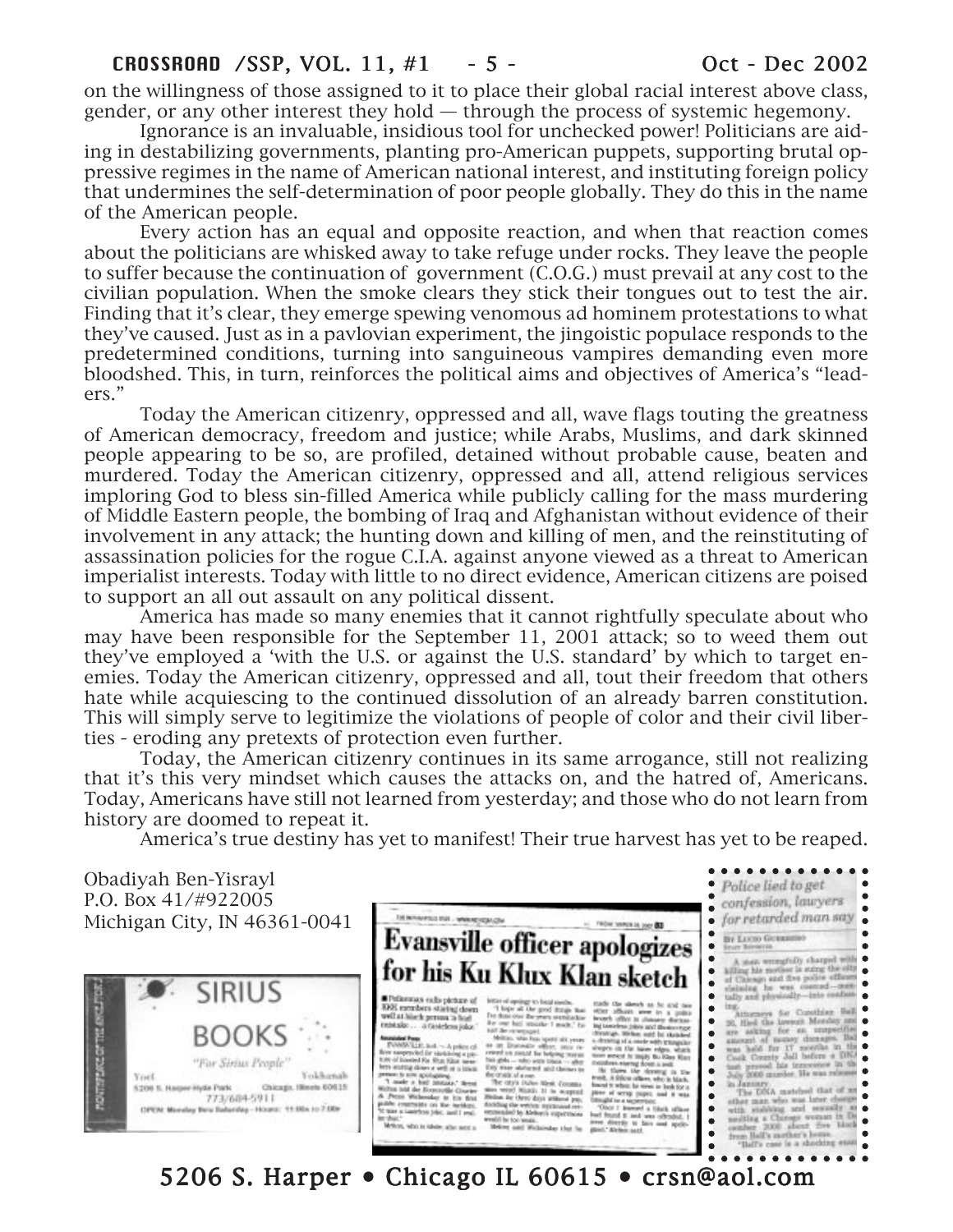#### Women In Prison

#### MOVE UPDATE

On August 5, 2002 a new rule will be going into effect here at Cambridge Springs prison, allowing the male staff to pat search the female inmates. In a routine pat search the officers run their hands across the shoulders, down the arms, down the entire back, between and under the breasts, down the sides of the torso, around the waist, down the buttocks, down the inside and outside of the thighs and legs starting at the crotch. To have men searching women like this is a violation against us as women. They are saying that these men are at liberty to feel on us like this any time they want to. And that's just what some of these men are going to be doing- using this as an opportunity to feel on women. There has energy been situations of sexual misconduct by employees, and inmates, by consent and<br>force. In August 1997, this prison was under investigation by state representatives for<br>force. In August 1997, this prison was under inv misuse and abuse of authority, and <u>sexual</u> misconduct. At the time 4 officers had been<br>brought up on sexual charges, found guilty and fired. Some quit before they were fired. Despite these hearings the sexual misconduct continues. This is the reason why the women inmates can't wear sleeveless T-shirts, our shorts have to be just above the knee because the prison administration feels it will keep down sexual attractions and misconduct by their staff. If the prison feels a man can't control himself seeing a woman's armpit, what do they think these men are going to do when they actually touch a woman! The memo says the searches will be conducted in a professional manner but these men took an oath, saying they wouldn't get into any relations with the women inmates. They aren't abiding by that with the threat of losing their jobs or even being prosecuted, so what makes the prison administration think they can trust these men not to mission and the pat search to fondle women. Besides its just not <u>right</u> for these male guards who are not our husbands, to be allowed to feel on the women and its not necessary, there are hundreds of female officers, supervisors working here.

In the prison rule book they have a policy about sexual harassment/abuse against inmates by staff members. In this policy, DC-ADM 008, it says sexual harassment is: "the intentional touching, either directly or through clothing, of the genitalia, anus, groin, breast, inner<br>thicke or buttocks of any offendor, convention of the genitalia, anus, groin, breast, inner thighs, or buttocks of any offender; conversation or correspondence that demonstrates or suggests a romantic or intimate relationship." This description fits the exact description<br>of a "pat search". It is <u>unwanted</u> unnecessary "intentional touching" labeled "pat search", "pushed" on us by this administration calling themselves moral. The superintendent, herself, a woman. This administration can't determine the motivation of these guards. have been in prison 24 years, and we know a lot of these officers are going to take full advantage of this to pick any woman, as many women as they want, whenever they want to feel on. They're also going to use it to hurt anybody they don't like, to degrade, and embarrass, women, in an attempt to break their spirits, their morale, and ultimately break them down through threats of lock up, and intimidation, if they refuse a pat search. This is sexual harassment because we are being forced to allow these men to touch us, or be punished.

The prison want us to trust these men to be so called "professional" in these pat searches; but why. Just because these men are wearing uniforms don't make them no different than no other man. And just like nobody would or should tolerate some man demanding to run their bands up and down the books of their mothers, sisters, wives, daughters, it shouldn't be allowed to be done to us! Because to accept this is to create, promote. The comment of the climate for molestation, rape, insecurity, climate for molestation, rape, insecurity, crime. People trusted their children with Catholic priests, thinking them men of God and those men sexually molested and raped hundreds of children, for years. If you can't trust a priest, a person who is taught to be seen as the most trusted person there is, what makes this prison think they can trust these guards. No woman should be subjected to this violation in prison or out. MOVE is not guilty, and we don't deserve to be treated like they say guilty people should be treated.

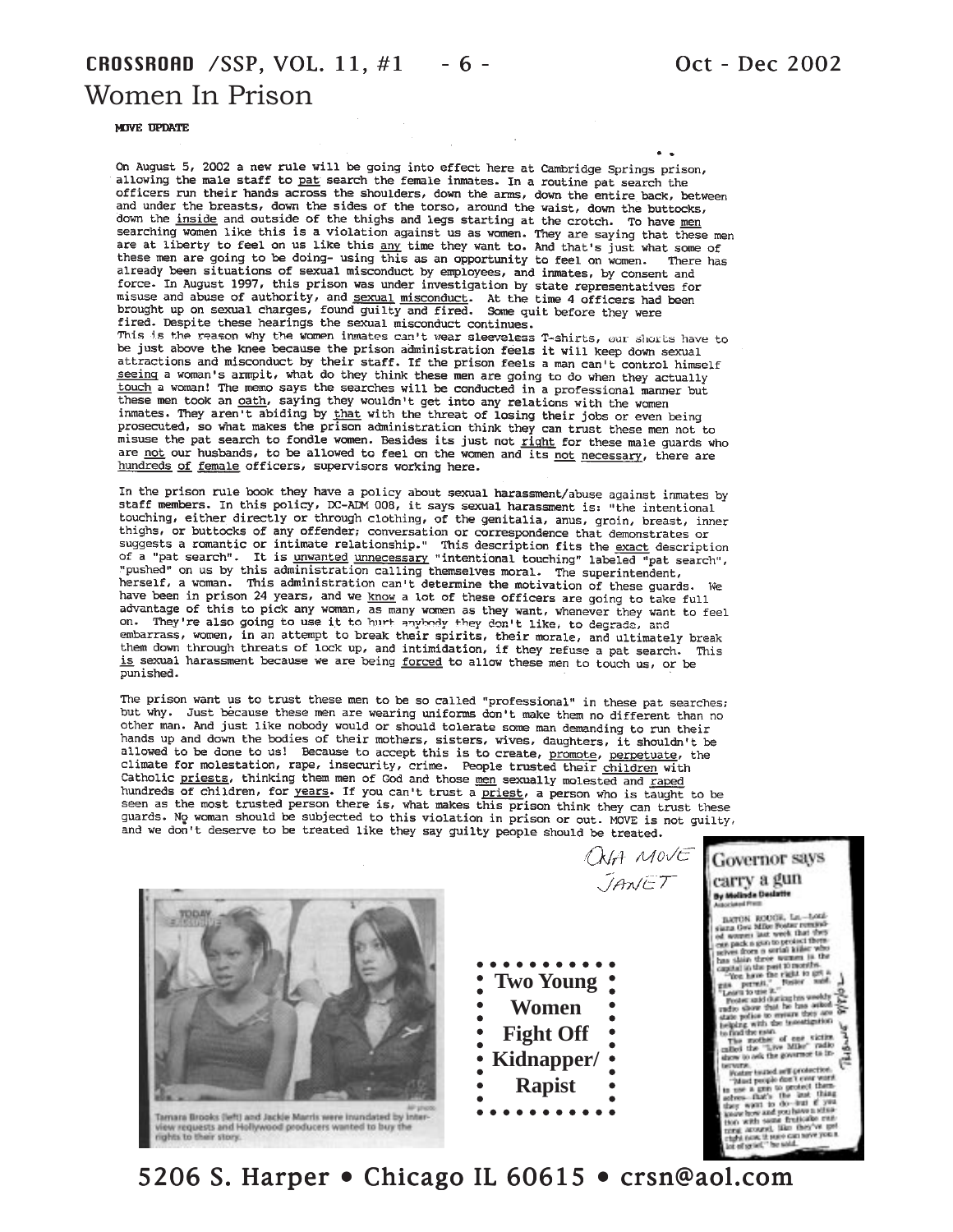Critical Resistance/INCITE! Statement

#### *Gender Violence and the Prison Industrial Complex*

We call social justice movements to develop strategies and analysis that address both state AND interpersonal violence, particularly violence against women. Currently, activists/movements that address state violence (such as anti-prison, anti-police brutality groups) often work in isolation from activists/movements that address domestic and sexual violence. The result is that women of color, who suffer disproportionately from both state and interpersonal violence, have become marginalized within these movements. It is critical that we develop responses to gender violence that do not depend on a sexist, racist, classist, and homophobic criminal justice system. It is also important that we develop strategies that challenge the criminal justice system and that also provide safety for survivors of sexual and domestic violence. To live violence free-lives, we must develop holistic strategies for addressing violence that speak to the intersection of all forms of oppression

 The anti-violence movement has been critically important in breaking the silence around violence against women and providing much-needed services to survivors. However, the mainstream anti-violence movement has increasingly relied on the criminal justice system as the front-line approach toward ending violence against women of color. It is important to assess the impact of this strategy.

 1) Law enforcement approaches to violence against women MAY deter some acts of violence in the short term. However, as an overall strategy for ending violence, criminalization has not worked. In fact, the overall impact of mandatory arrests laws for domestic violence have led to decreases in the number of battered women who kill their partners in self-defense, but they have not led to a decrease in the number of batterers who kill their partners. Thus, the law protects batterers more than it protects survivors.

 2) The criminalization approach has also brought many women into conflict with the law, particularly women of color, poor women, lesbians, sex workers, immigrant women, women with disabilities, and other marginalized women. For instance, under mandatory arrest laws, there have been numerous incidents where police officers called to domestic incidents have arrested the woman who is being battered. Many undocumented women have reported cases of sexual and domestic violence, only to find themselves deported. A tough law and order agenda also leads to long punitive sentences for women convicted of killing their batterers. Finally, when public funding is channeled into policing and prisons, budget cuts for social programs, including women's shelters, welfare and public housing are the inevitable side effect. These cutbacks leave women less able to escape violent relationships.

 3) Prisons don't work. Despite an exponential increase in the number of men in prisons, women are not any safer, and the rates of sexual assault and domestic violence have not decreased. In calling for greater police responses to and harsher sentences for perpetrators of gender violence, the anti-violence movement has fueled the proliferation of prisons which now lock up more people per capita in the U.S. than any other country. During the past fifteen years, the numbers of women, especially women of color in prison has skyrocketed. Prisons also inflict violence on the growing numbers of women behind bars. Slashing, suicide, the proliferation of HIV, strip searches, medical neglect and rape of prisoners has largely been ignored by anti-violence activists. The criminal justice system, an institution of violence, domination, and control, has increased the level of violence in society.

 4) The reliance on state funding to support anti-violence programs has increased the professionalization of the anti-violence movement and alienated it from its community-organizing, social justice roots. Such reliance has isolated the anti-violence movement from other social justice movements that seek to eradicate state violence, such that it acts in conflict rather than in collaboration with these movements.

 5) The reliance on the criminal justice system has taken power away from women's ability to organize collectively to stop violence and has invested this power within the state. The result is that women who seek redress in the criminal justice system feel disempowered and alienated. It has also promoted an individualistic approach toward ending violence such that the only way people think they can intervene in stopping violence is to call the police. This reliance has shifted our focus from developing ways communities can collectively respond to violence.

In recent years, the mainstream anti-prison movement has called important attention to the negative impact of criminalization and the build-up of the prison industrial complex. Because activists who seek to reverse the tide of mass incarceration and criminalization of poor communities and communities of color have not always centered gender and sexuality in their analysis or organizing, we have not always responded adequately to the needs of survivors of domestic and sexual violence.

 1) Prison and police accountability activists have generally organized around and conceptualized men of color as the primary victims of state violence. Women prisoners and victims of police brutality have been made invisible by a focus on the war on our brothers and sons. It has failed to consider how women are affected as severely by state violence as men. The plight of women who are raped by INS officers or prison guards, for instance, has not received sufficient attention. In addition, women carry the burden of caring for extended family when family and community members are criminalized and warehoused. Several organizations have been established to advocate for women prisoners; however, these groups have been frequently marginalized within the mainstream anti-prison movement.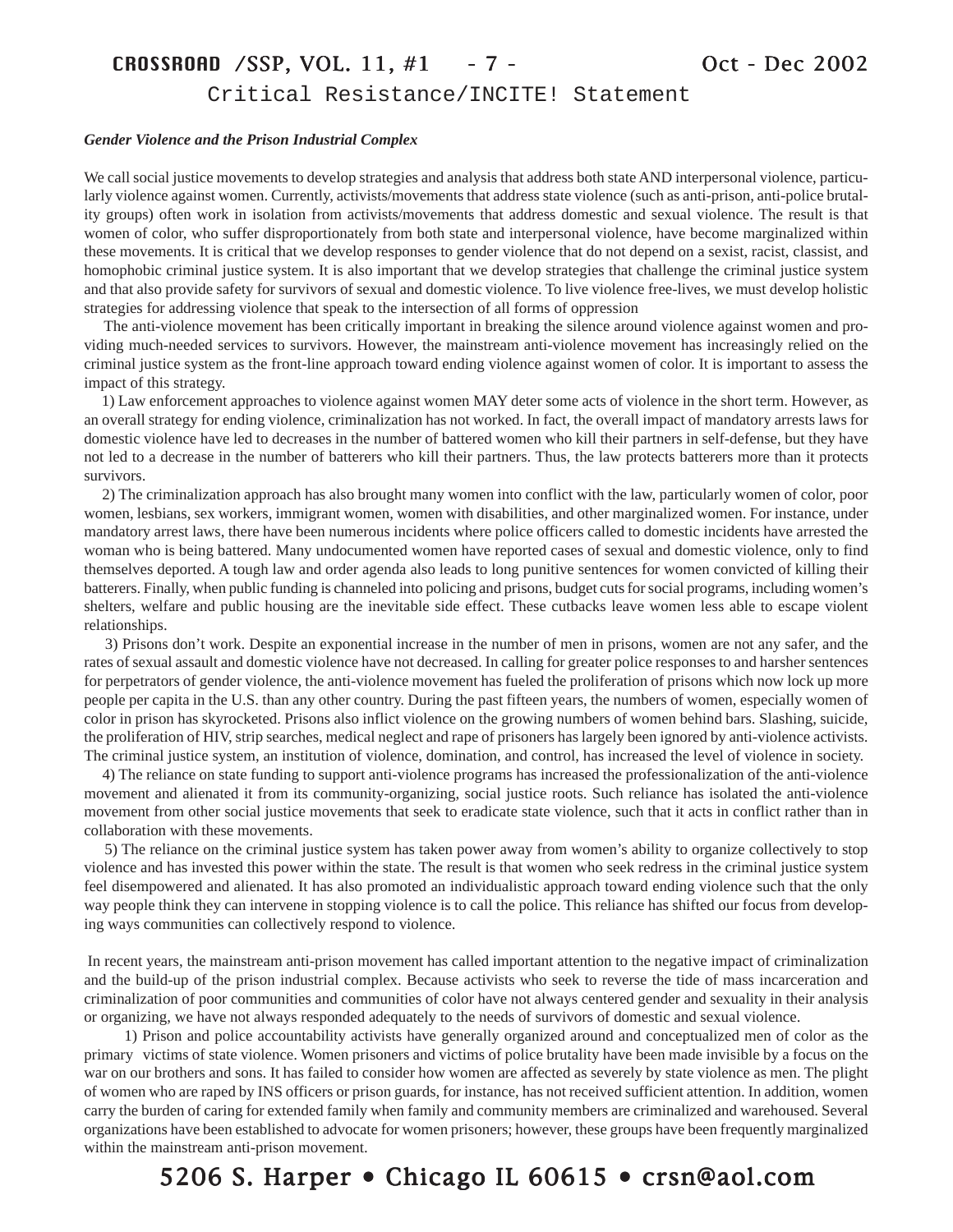#### CROSSROAD /SSP, VOL. 11, #1 - 8 - Oct - Dec 2002

 2) The anti-prison movement has not addressed strategies for addressing the rampant forms of violence women face in their everyday lives, including street harassment, sexual harassment at work, rape, and intimate partner abuse. Until these strategies are developed, many women will feel shortchanged by the movement. In addition, by not seeking alliances with the anti-violence movement, the anti-prison movement has sent the message that it is possible to liberate communities without seeking the well-being and safety of women.

 3) The anti-prison movement has failed to sufficiently organize around the forms of state violence faced by LGBTI communities. LGBTI street youth and trans people in general are particularly vulnerable to police brutality and criminalization. LGBTI prisoners are denied basic human rights such as family visits from same sex partners, and same sex consensual relationships in prison are policed and punished.

 4) While prison abolitionists have correctly pointed out that rapists and serial murderers comprise a small number of the prison population, we have not answered the question of how these cases should be addressed. The inability to answer the question is interpreted by many anti-violence activists as a lack of concern for the safety of women

 5) The various alternatives to incarceration that have been developed by anti-prison activists have generally failed to provide sufficient mechanism for safety and accountability for survivors of sexual and domestic violence. These alternatives often rely on a romanticized notion of communities, which have yet to demonstrate their commitment and ability to keep women and children safe or seriously address the sexism and homophobia that is deeply embedded within them.

We call on social justice movements concerned with ending violence in all its forms to:

 1) Develop community-based responses to violence that do not rely on the criminal justice system AND which have mechanisms that ensure safety and accountability for survivors of sexual and domestic violence. Transformative practices emerging from local communities should be documented and disseminated to promote collective responses to violence.

 2) Critically assess the impact of state funding on social justice organizations and develop alternative fundraising strategies to support these organizations. Develop collective fundraising and organizing strategies for anti-prison and anti-violence organizations. Develop strategies and analysis that specifically target state forms of sexual violence.

 3) Make connections between interpersonal violence, the violence inflicted by domestic state institutions (such as prisons, detention centers, mental hospitals, and child protective services), and international violence (such as war, military base prostitution, and nuclear testing).

 4) Develop an analysis and strategies to end violence that do not isolate individual acts of violence (either committed by the state or individuals) from their larger contexts. These strategies must address how entire communities of all genders are affected in multiple ways by both state violence and interpersonal gender violence. Battered women prisoners represent an intersection of state and interpersonal violence and as such provide an opportunity for both movements to build coalitions and joint struggles.

 5) Put poor/working class women of color in the center of their analysis, organizing practices, and leadership development. Recognize the role of economic oppression, welfare "reform," and attacks on women workers' rights in increasing women's vulnerability to all forms of violence and locate anti-violence and anti-prison activism alongside efforts to transform the capitalist economic system.

6) Center stories of state violence committed against women of color in our organizing efforts.

 7) Oppose legislative change that promotes prison expansion, criminalization of poor communities and communities of color and thus state violence against women of color, even if these changes also incorporate measure to support victims of interpersonal gender violence.

 8) Promote holistic political education at the everyday level within our communities, specifically how sexual violence helps reproduce the colonial, racist, capitalist, heterosexist, and patriarchal society we live in as well as how state violence produces interpersonal violence within communities.

 9) Develop strategies for mobilizing against sexism and homophobia WITHIN our communities in order to keep women safe. 10) Challenge men of color and all men in social justice movements to take particular responsibility to address and organize around gender violence in their communities as a primary strategy for addressing violence and colonialism. We challenge men to address how their own histories of victimization have hindered their ability to establish gender justice in their communities.

11) Link struggles for personal transformation and healing with struggles for social justice.

We seek to build movements that not only end violence, but that create a society based on radical freedom, mutual accountability, and passionate reciprocity. In this society, safety and security will not be premised on violence or the threat of violence; it will be based on a collective commitment to guaranteeing the survival and care of all peoples. Please sign our statement.

Name:

Organization (for identification purposes only):

Please send signed statements to *Andrea Smith, U. Of Michigan, Program in American Culture, 2402 Mason Hall, Ann Arbor, MI 48109-1027*.

For more information, contact **incite\_national@yahoo.com; 415-553-3837; www.incite-national.org**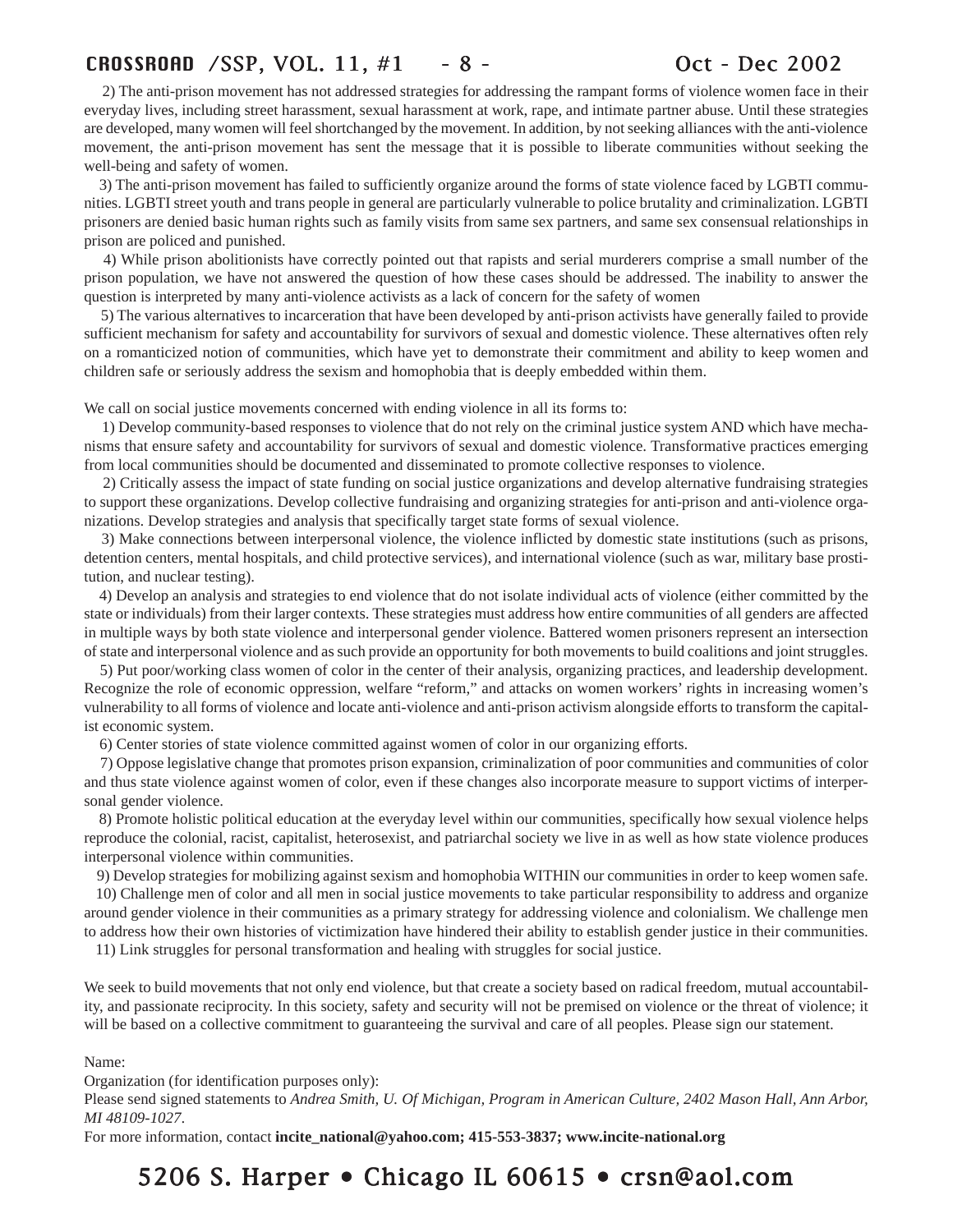#### RAWA Statement on the anniversary of the September 11 tragedy Fundamentalism is the Enemy of All Civilized Humanity



 RAWA joins with the rest of the civilized world in remembering the innocent lives lost on September 11th, as well as all those others lost to terrorism and oppression throughout the world. It is with great sadness that RAWA sees other people experiencing the pain that the women, children and men of Afghanistan have long suffered at the hands of fundamentalist terrorists.

 For ten long years the people of Afghanistan -Afghan women in particularhave been crushed and brutalized, first under the chains and atrocities of the "Northern Alliance" fundamentalists, then under those of the Taliban. During all this period, the governments of the Western powers were bent on finding ways to "work with" these criminals. These Western governments did not lose much sleep over the daily grind of abject misery our people were enduring under the domination of these terrorist bands. To them it did not matter so very much that human rights and democratic principles were being trampled on a daily basis in an inconceivable manner. What was important was to "work with" the religio-fascists to have Central Asian oil pipelines extended to accessible ports of shipment.

 Immediately after the September 11 tragedy American military might moved into action to punish its erstwhile hirelings. A captive, bleeding, devastated, hungry, pauperized, drought-stricken and ill-starred Afghanistan was bombed into oblivion by the most advanced and sophisticated weaponry ever created in human history. Innocent lives, many more than those who lost their lives in the September 11 atrocity, were taken. Even joyous wedding gatherings were not spared. The Taliban regime and its al-Qaeda support were toppled without any significant dent in their human combat resources. What was not done away with was the sinister shadow of terrorist threat over the whole world and its alter ego, fundamentalist terrorism.

 Neither opium cultivation nor warlordism have been eradicated in Afghanistan. There is neither peace nor stability in this tormented country, nor has there been any relief from the scourges of extreme pauperization, prostitution, and wanton plunder. Women feel much more insecure than in the past. The bitter fact that even the personal security of the President of the country cannot be maintained without recourse to foreign bodyguards and the recent terrorist acts in our country speak eloquent volumes about the chaotic and terrorist-ridden situation of the country. Why is it so? Why has the thunderous uproar in the aftermath of September 11 resulted in nothing? For the following reasons which RAWA has reiterated time and again:

 1. For the people of Afghanistan, it is "out of the frying pan, into the fire". Instead of the Taliban terrorists, Jihadi terrorists of the "Northern Alliance" have been installed in power. The Jihadi and the Taliban fundamentalists share a common ideology; their differences are the usual differences between brethren-in-creed.

 2. For the past more or less twenty years, Osama bin Laden has had Afghan fundamentalists on his payroll and has been paying their leaders considerable stipends. He and Mullah Omar, together with a band of followers equipped with the necessary communication resources, can live for many years under the protection of different fundamentalist bands in Afghanistan and Pakistan and continue to plot against the people of Afghanistan and the rest of humankind.

 3. The Taliban and the al-Qaeda phenomena, as manifestations of an ideology and a political culture infesting an Islamic country, could only have been uprooted by a popular insurrection and the strengthening and coming to power of secular democratic forces. Such a purge cannot be effected solely with the physical elimination of the likes of Osama and Mullah Omar.

 The "Northern Alliance" can never sincerely want the total elimination of the Taliban and the al-Qaeda, as such elimination would mean the end of the raison d'être of the backing and support extended to them by foreign forces presently dominant in the country. This was the rationale behind RAWA's slogan for the overthrow of the Taliban and al-Qaeda through popular insurrection. Unfortunately, before such popular insurrection could come about, the Taliban and al-Qaeda forfeited their positions to the "brethren of the 'Northern Alliance'" without suffering any crippling decimation.

 With their second occupation of Kabul, the "Northern Alliance" thwarted any hopes for a radical, meaningful change. They are themselves now the source and root of insecurity, the disgraceful police atmosphere of the Loya Jirga, rampant terrorism, gagging of democracy, atrocious violations of human rights, mounting pauperization, prostitution and corruption, the flourishing of poppy cultivation, failure of beginning to reconstruct, and a host of further unlisted evils, too many to enumerate.

 Oppression and crimes against women are rife in different forms throughout the country. RAWA has always maintained that the fundamentalists' rabid hatred of women as equal human beings -be they fundamentalists of the Jihadi brand or of the Taliban one- is not due merely to their unhealthy upbringing or morbid mind frame, but emanates from their

religio-fascistic ideological world outlook. As long as such an ideology exists, propped up by military forces available at its disposal, neither crazed misogyny nor a myriad of shameful social evils associated with it can be eradicated. This is not a problem that can be dealt with by the creation of a "Ministry of Women's Affairs" nor by the presence of a couple of token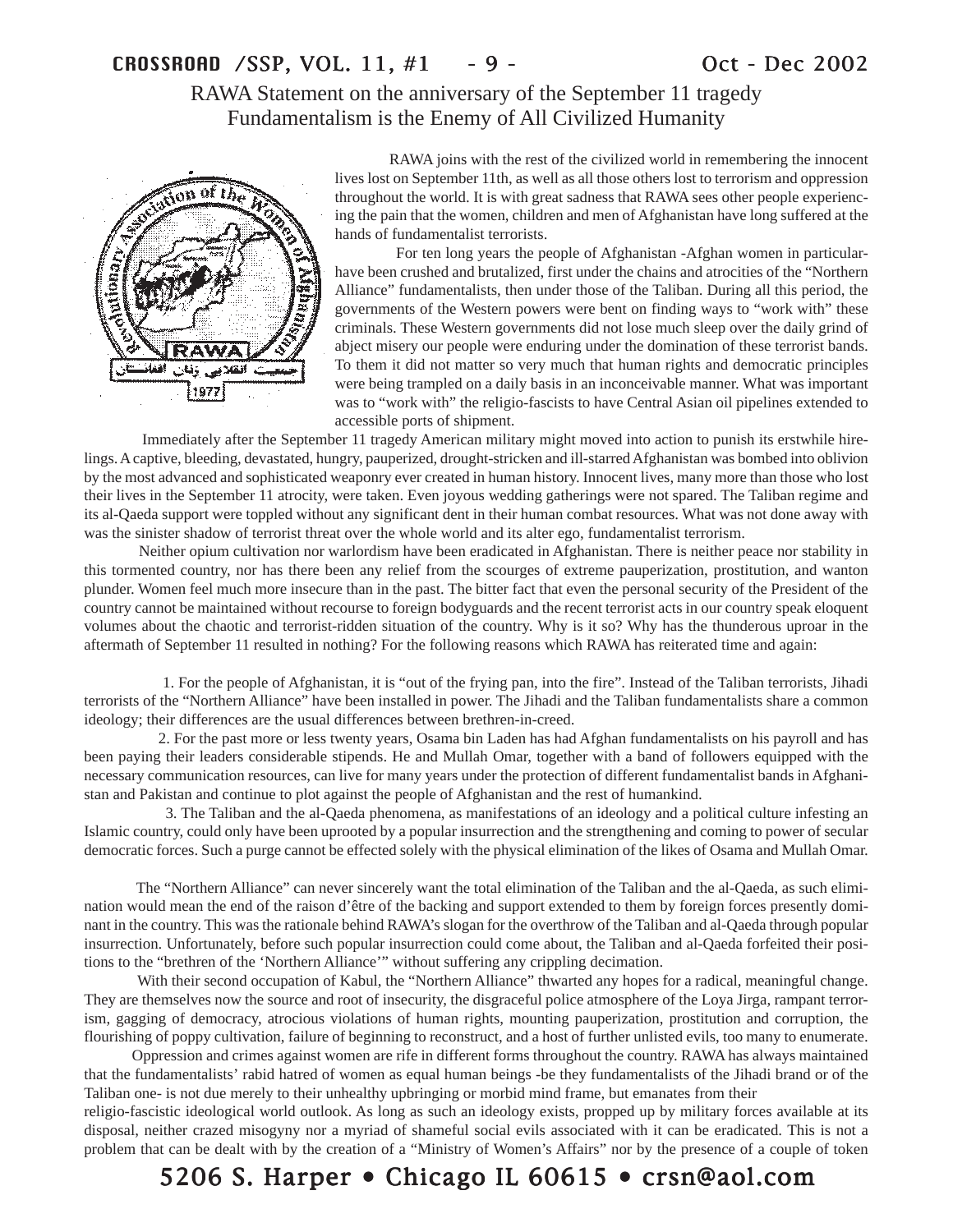#### CROSSROAD /SSP, VOL. 11, #1 - 10 - Oct - Dec 2002

women in high government positions. To hope for the attainment of freedom, democracy and equality within the framework of a corrupt, religion-based, ethno-chauvinistic system is either self-delusion or hypocrisy -or both.

 We find no happiness in the fact that RAWA's predictions in regard to the consequences of the re-domination of the "Northern Alliance" have once again been borne out. Those who claimed that the "Northern Alliance" were better than, and therefore preferable to, the Taliban must wake up and apologise to our people for their noxious sermons. The establishment of democracy and social justice can be possible only with the overthrow of fundamentalist domination as a prime precondition. This cannot be achieved without an organised and irreconcilable campaign of the women masses against fundamentalism, its agents and apologists.

 Some politically bankrupt entities who have no shame in grovelling to the "Northern Alliance" in the hope of securing positions and feathering their nests, label RAWA as "Maoist" and "radical" because of our decisive and irreconcilable stances and viewpoints. But does the current situation in the country prove the fallacy of RAWA's positions or do they give a slap in the face to the ladies and gentleman with the penchant for being colluding and mealy-mouthed? The assassinations of a vice president and a cabinet minister and the ban on investigating these murders, the discovery of mass graves, the banning of women singers and artists and showing of dancing on TV, the censorship of the media, arbitrary fatwas of kofr and apostasy against women, gang rapes of even expatriate women working for international NGOs, the disgusting campaign of making an idol out of Ahmad Shah Masoud, are these not enough to bring home the realisation that indulgence and permissiveness towards rabid dogs only serve to make them more ferocious?

 RAWA's experience in fighting fundamentalism, particularly during the past 10 years, motivates us to be all the more persistent in our attempts to mobilise women even in the most remote corners of our country. At the same time, we shall not desist from pursuing an irreconcilable policy towards fundamentalism and standing in solidarity with all pro-democracy forces. We staunchly believe that in addition to causing the tragic deaths of over 3,000 innocent Americans and non-Americans and the sorrow and bereavement of tens of thousands more, the monstrous terrorist attack of September 11 showed the world what a nefarious pestilence fundamentalism is; it showed the world the sort of inferno the peoples of Afghanistan, Iran, Algeria, Sudan and other such countries live in.

 Fundamentalism is the mortal enemy of civilised humanity; to address it demands the consolidated action of all freedom-loving nations of the world. The present "world anti-terrorism coalition" has been debased by innumerable ambiguities and impurities of purpose, motivation and objectives. The contradictions between world powers will spell its doom. Therefore, it behoves anti-fundamentalist individuals and organisations working for social justice the world over to draw together without hesitation to contain and ultimately stamp out, once and for all, the vermin of fundamentalism, so that the tragedy of September 11 will never be repeated, neither in America nor anywhere else.

 RAWA takes pride in the fact that up till now we have been able to establish contact with a considerable number of antiterrorist organisations on all five continents and enjoy their moral and material support. However, for the purpose of waging a swifter and more encompassing fight against terrorism, it is necessary for such solidarity to be expanded and strengthened. In this connection we shake the hands of all freedom-loving individuals and organisations.

 We would like to avail ourselves of this opportunity to once again extend our heartfelt condolences to all those who lost their loved ones in the savage calamity of September 11, as well as to the friends and families of those innocent compatriots -for all we know, anti-Taliban and anti-"Northern Alliance"- who were blown to shreds by American aerial bombardment. We sincerely hope that a vast number of those who are bereaved and grieving for their loved ones will, sooner or later, join the ranks of the legions mobilising against fundamentalist fascism in their respective countries and on an international level.

**No to Al-Qaeda, No to the Taliban, No to the "Northern Alliance"! Long Live a Free, Democratic and Blossoming Afghanistan! Victory in the Decisive War to the Very End of Afghan Women Against Fundamentalism and for Democracy! Long Live International Solidarity Against Fundamentalist Terrorism!**

> Revolutionary Association of the Women of Afghanistan (RAWA) September 11, 2002

**For more information: www.rawa.org www.afghanwomensmission.org**

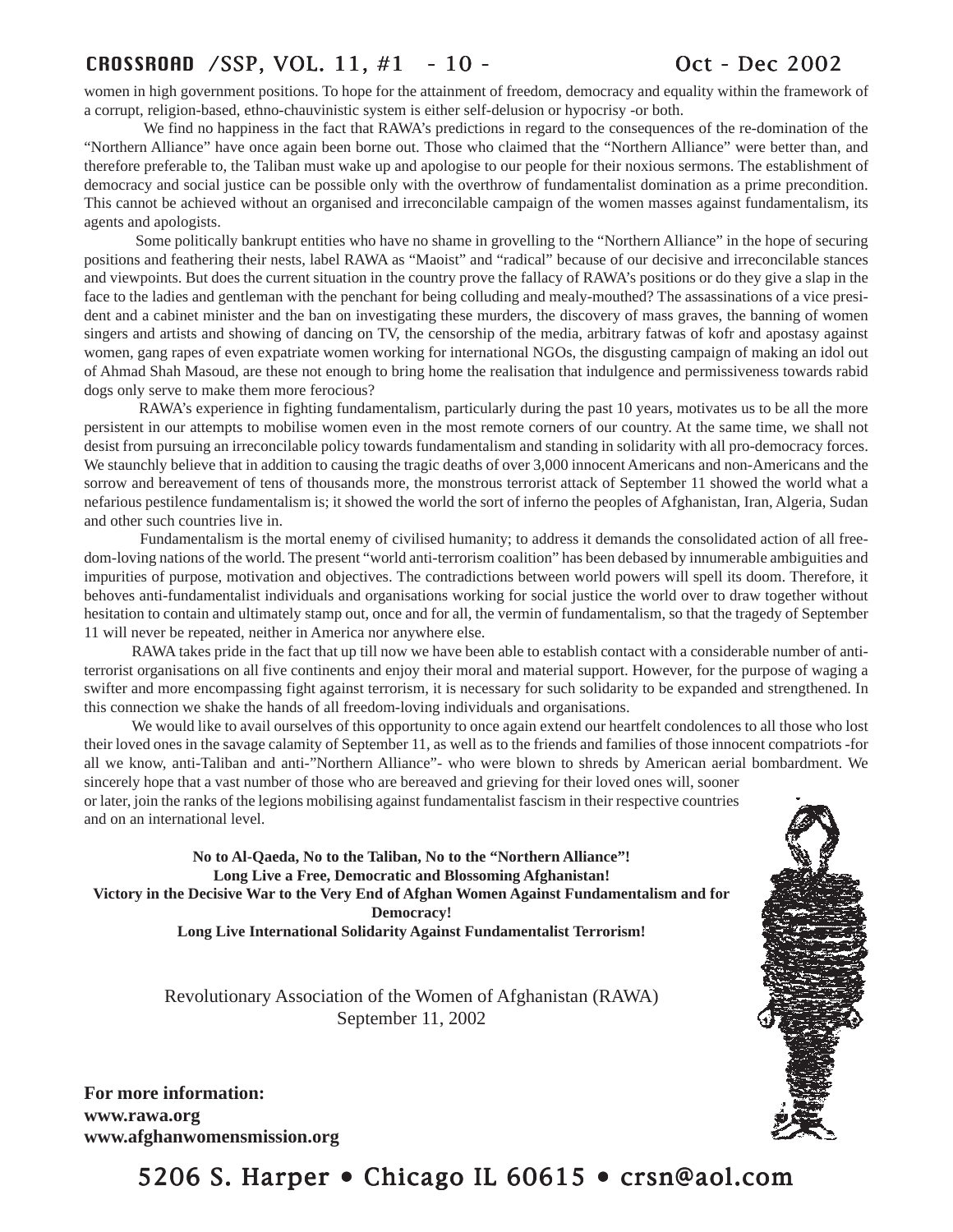**Imprisonment**, Families and the Community: **A Brief Perspective** 



Compaign in Support of CF Primmers<br>CO Uptone Propic's Law Center<br>464 S. Breadway - Chicage, S. 40449<br>Phase: (775-471-303). Perc (772-883-546)

"Lock 'em up and throw away the key;" some say, "we don't want them back in our community." But wanted or not, almost all prisoners do eventually get released from prison and retum to our communities.

 Unfortunately, the vast majority of the 45,000 prisoners in Illinois are not prepared for release. They have been punished, but not rehabilitated. Because most have not developed skills or furthered their education, the pattern of behavior that started on the streets will continue. Current high recidivist rates prove that punishment and retribution alone are not going to make our neighborhoods safe.

 We have all heard the argument that it costs as much to incarcerate someone for a year as it does to send them to a major private university. But the Illinois Department of Corrections' billion dollar plus budget is solely for security, not for a prisoner's future outside the prison walls. These correction budgets are now bigger than the funds allocated to educate our children! Ironically, greater investment in one could make obsolete the other.

 Instead, the legacy of probable imprisonment is passed from generation to generation. It is a sad state of affairs when a child feels he is destined to go to jail. Some folks in our community want to keep people in prisons longer, but they are blind to the wake of imprisonment: the tragic waste of human life. Under the current system, prisons create smarter criminals with hardened criminal mentalities. They do not pre-

pare people for release in even a modest way. If we do not intervene now the cycle of violence will never stop. We must find ways to reach our children before it is too late. Without intervention, the cycle of incarceration will continue to pass from one generation to the next. It is our responsibility to stop that cycle today, or at least to begin that process for the future of our community.

 Not all prisoners are bad people. To the contrary, there are many good men and women in prison. The lack of opportunity that exists on the streets follows a prisoner into prison. Many do fall prey to passivity, but those who change their lives in prison exhibit a high level of self-discipline and integrity, raising themselves above the institution's violence. As hard as it may have been for these people to succeed on the streets, it is even harder for them to be productive inside prison. The extraordinary measures they employ are commendable.

 We have not explored the valuable resources these ex-prisoners can be to our communities, we can learn from their mistakes and misfortune. There are underlying circumstances that create criminal behavior and many social issues fuel this type of behavior. Through our own understanding of the problem, options can be created. Without community and spiritual intervention, however, change is next to impossible.

 The first step toward change is to recognize and honor the humanity in these men and women. They have lives and loves, but we seldom think about what happens to the children, wives, husbands, parents and other family members who are left behind when a family member is imprisoned. What are the hardships they endure from the loss of a loved one? In a sense, aren't these law abiding relatives also victims? When we deal with prisoners' issues we also need to be conscious of the impact imprisonment has on both their families and their communities.

 Relatives of prisoners find themselves trying to hold their lives together with limited resources. Many find themselves in inadequate housing with limited health care services and no access to educational programs. Often there are so many hardships to overcome that even holding two or three jobs cannot neutralize the tremendous financial impact their loss creates. Moreover, since prisons can be hundreds of miles away, family visitation and high-rate collect phone calls are an additional expense. As a result of exorbitant billing, phone service is turned off for some families. In addition, dealing with the prison system can be humiliating. Family members have even been strip searched before going in to visit a loved one. We must have compassion for all who suffer the financial and emotional ramifications of incarceration, and in so doing open ourselves to the tragic lessons those who are long involved in the prison system have to teach us.

 There is a group of approximately 400 prisoners in Illinois who have been incarcerated between 24 and 50 years. These men and women were sentenced under an old, indeterminate sentencing law and are commonly referred to as "C Numbers" (C#'s). These are the men and women who can become resources for answering some of the problems we face as a community. Many C#'s have used their time in prison to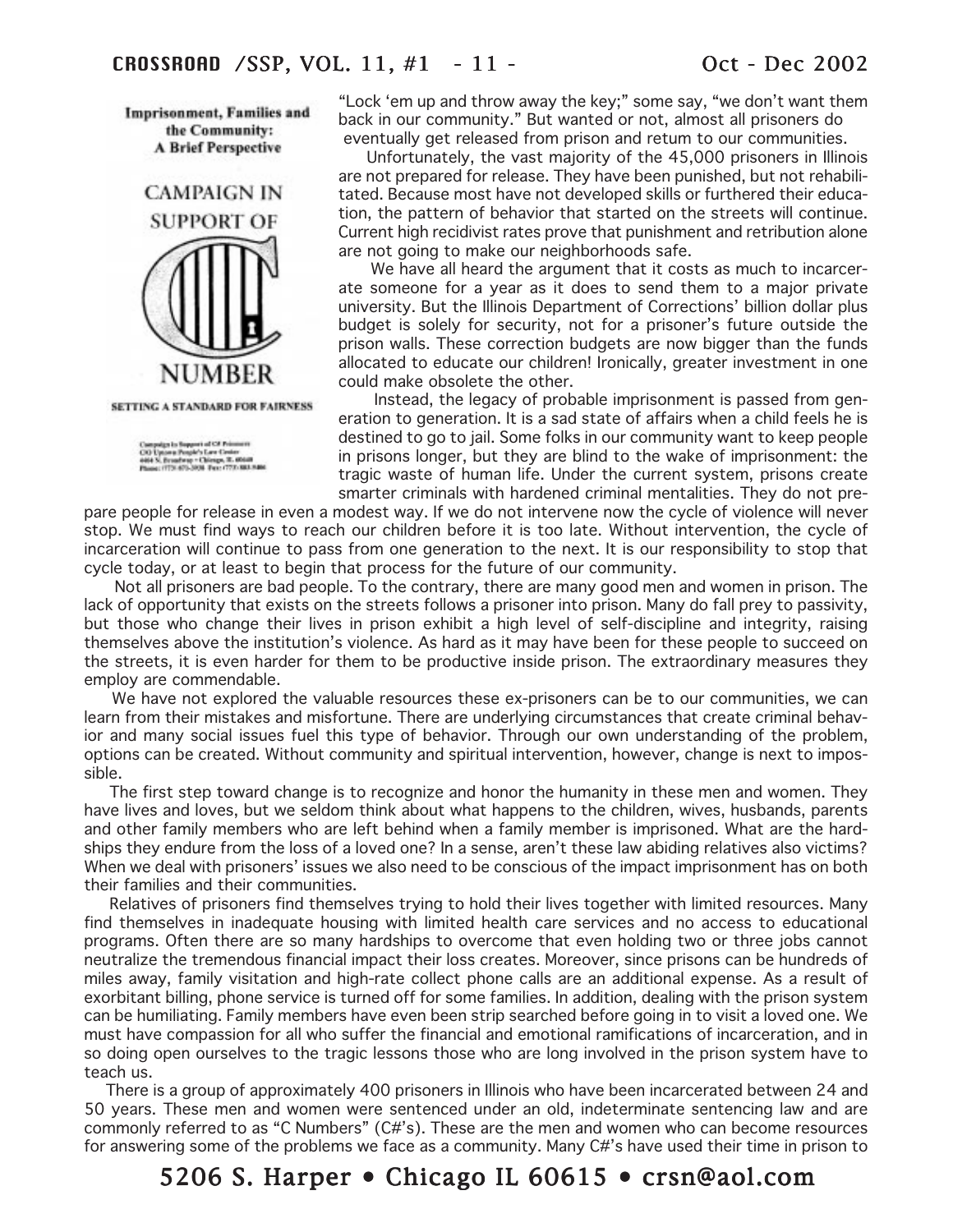#### CROSSROAD /SSP, VOL. 11, #1 - 12 - Oct - Dec 2002

better themselves, gaining knowledge and skills that enable them to provide a perspective on life, crime and spirituality no one else can. Although they understand that their release may never come, they work hard to advance their lives. But in the wake of an arbitrary system that wants to "get tough on crime," these men and women have been victimized themselves. They are the only prisoners in the system without fixed release dates, and those release dates can be set only by the Prisoner Review Board. Over the last 19 years the Board's release rate for C#'s has been a meager 1% to 4%.

 These men and women are now family elders; the lives of their sons, daughters and grandchildren could be enriched by their love and unique vision. As a group, these prisoners have clearly established themselves as model prisoners. They have elevated the mark of their potential in spite of their prison environments. They daily prepare for release through self-education, spiritual development and community involvement — many prison officials and correctional personnel have acknowledged that they have even prevented turmoil inside the prisons.

 We must focus our attention on these family elders in prison. Community organizations and prison ministries must get involved in this issue. We have to enhance our chances of providing our youth with the wisdom of those who have made serious mistakes but then worked hard to turn their lives around. Upon release, these C#'s could provide a perspective to our youth that would help them understand the many ways a negative lifestyle can impact them and their families.

 Releasing C# prisoners who have earned the right for a second chance is not a slap in the face to their victims or their victims' families. To the contrary, releasing productive people into the society to carry out invaluable work for the betterment of humankind is the best way to repay victims of crime. Nothing can bring back loved ones who were murdered, but if we, as a community, can embrace the

positive energy these men and women have to offer it will be a first step in healing our communities.

 As a class of prisoners they have demonstrated their resolve to do whatever necessary to help themselves, their families and others. We must work on their behalf and provide them with the opportunity to repay our community for their past misdeeds. Although not all C#'s are good candidates for release, the vast majority have proven themselves worthy of a chance to be united with their families. These men and women seek only the opportunity to have their pleas heard. We must listen, forgive and demand high standards from those released. It is time they get a chance to pay back society, not by wasting away in prison, but by living productive lives within our communities. Lastly, these C# men and women can be an inspiring voice in the reconstruction of so many troubled families.

## **JLLINGIS FRISONER**<br>REVIEW BOARD



WE HAVE READ YOUR PAROLE PLANI AND ARE GIVING THIEM JERIOUS CONSIDERATION.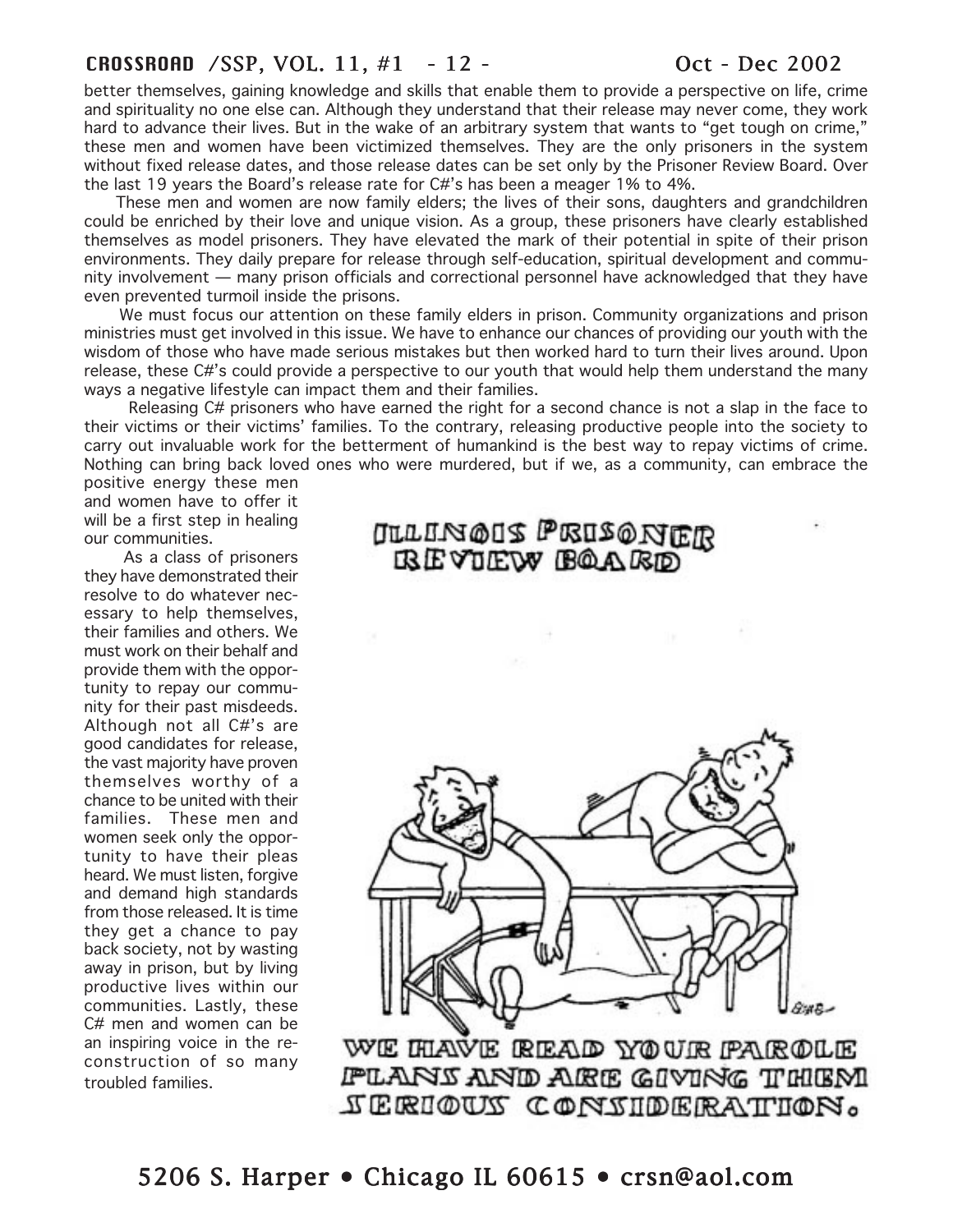

Israelis MerThan Offensive

Dust and rubble cover the bodies Turning into skeletons As life turns to premature death Candles becomes electricity And urine replaces water Mother's tears fall on No one's ears Just mounds of destruction As they search For husbands and sons Buried beneath the conflict And war In a crippled city Mutilated by design And smiles

The Jenin refugee camp Left with bones Poking through flesh Like concentration camp victims Complete with the stench of Burnt bodies And a call for justice In this latest atrocity Of the new David and Goliath Where biblical roles are reversed In the wake of hopes Bulldozed into mass graves And a "Never Again" mantra Remembering one genocide While blind to another

April 14, 2002

**The Myth of the Generous Offer**

by Seth Ackerman

…To understand what actually happened at Camp David, It's necessary to know that for many years the PLO has officially called for a two-state solution in which Israel would keep the 78 percent of the Palestine Mandate (as Britain's protectorate was called) that is has controlled since 1948, and a Palestinian state would be formed on the remaining 22 percent that Israel has occupied since the 1967 war (the West Bank, the Gaza Strip and East Jerusalem). Israel would withdraw completely from those lands, return to the pre-1967 borders and a resolution to the problem of the Palestinian refugees who were forced to flee their homes in 1948 would be negotiated between the two sides. Then, in exchange, the Palestinians would agree to recognize Israel (PLO Declaration, 12/7/88; PLO Negotiations Department, www.nad-plo.org).

Although some people describe Israel's Camp David proposal as practically a return to the pre-1967 borders, it was far from that. Under the plan, Israel would have withdrawn completely from the small Gaza Strip. But it would annex strategically important and highly valuable section of the West Bank — while retaining "security control" over other parts — that would have made it impossible for the Palestinians to travel or trade freely within their own state without the permission of the Israeli government (Political Science Quarterly, 6/22/01; New York Times, 7/26/01; Report on Israeli Settlement in the Occupied Territories, 9-10/00; Robert Malley, New York Review of Books, 8/9/01).

The annexations and security arrangements would divide the West Bank into three disconnected cantons. In exchange for taking fertile West Bank lands that happen to contain most of the region's scarce water aquifers, Israel offered to give up a piece of its own territory in the Negev Desert — about one-tenth the size of the land it would annex — including a former toxic waste dump.

Because of the geographic placement of Israel's proposed West Bank annexations, Palestinians living in their new "independent state" would be forced to cross pre-Israeli territory every time they traveled or shipped goods from one section of the West Bank to another, and Israel could close those routes at will. Israel would also retain a network of so-called "bypass roads" that would crisscross the Palestinian state while remaining sovereign Israeli territory, further dividing the West Bank.

Israel was also to have kept "security control" for an indefinite period of time over the Jordan Valley, the strip of territory that forms the border between the West Bank and neighboring Jordan. Palestine would not have free access to its own international borders with Jordan and Egypt — putting Palestinian trade, and therefore its economy, at the mercy of the Israeli military.

Had Arafat agreed to these arrangements, the Palestinians would have permanently locked in place many of the worst aspects of the very occupation they were trying to bring to an end. For at Camp David, Israel also demanded that Arafat sign an "end-of-conflict" agreement stating that the decades-old war between Israel and the Palestinians was over and waiving all further claims against Israel…

…In February 2001, Ariel Sharon was elected prime minister of Israel. Sharon has made his position on the negotiations crystal clear, "You know, it's not by accident that the settlements are located where they are," he said in an interview a few months after his election (Ha'aretz, 4/21/01).

> They safeguard the cradle of the Jewish people's birth and also provide strategic depth which is vital to our existence.

> The settlements were established according to the conception that, come what may, we have to hold the western security area [of the West Bank], which is adjacent to the Green Line, and the easter security area along the Jordan River and the roads linking the two. And Jerusalem, of course. And the hill aquifer. Nothing has changed with respect to any of those things. The importance of the security areas has not diminished, it may even have increased. So I see no reason for evacuating any settlements…

excerpted from EXTRA! The Magazine of FAIR - The Media Watch Group (August 2002). PO Box 170, Congers, NY 10920-9930. www.fair.org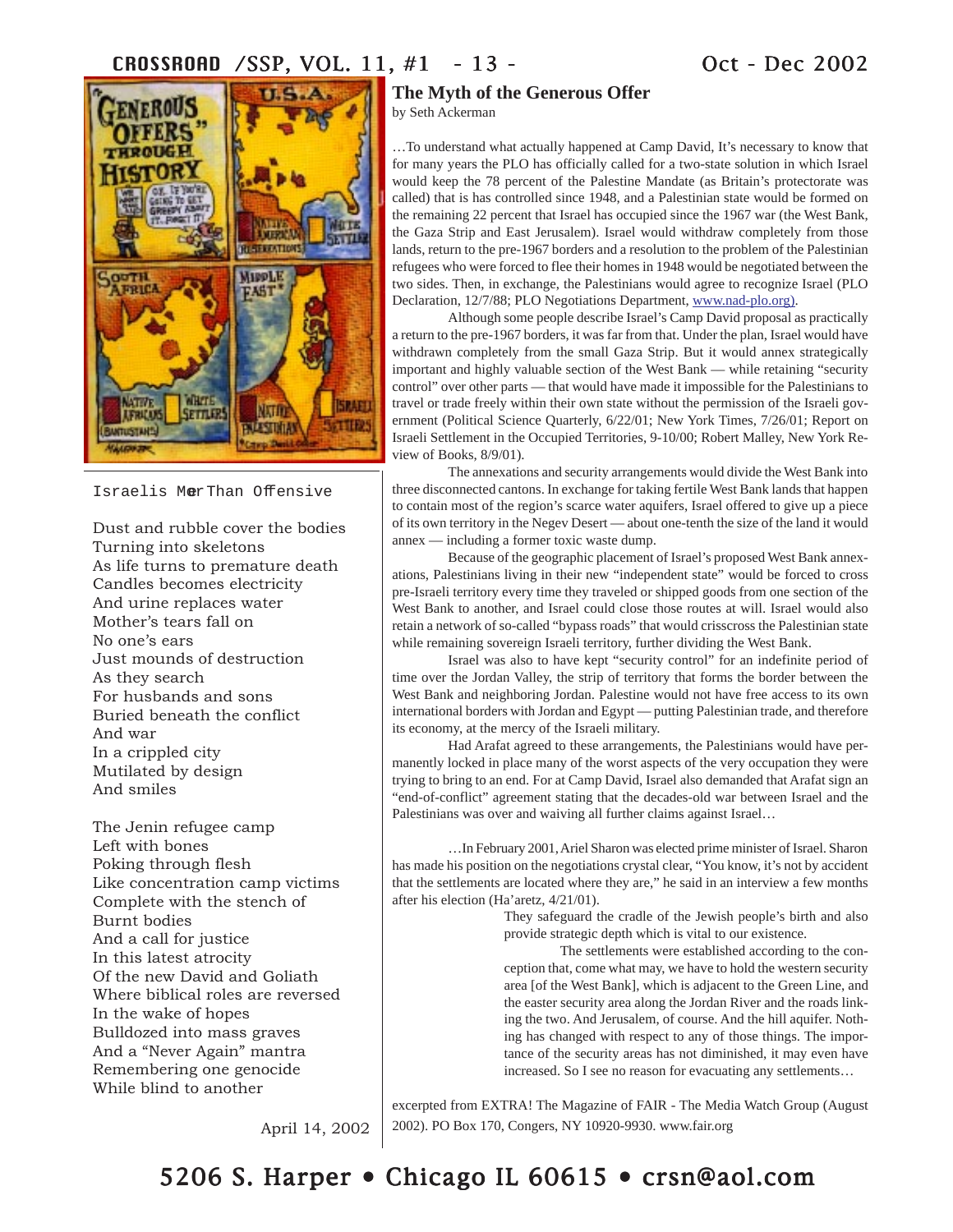# в Thom is 盲道 what to say.) bring ġ where to **CAGIL** tich a food Ξ wance to Food Dap are ideas on how to RIVEN TO FIGHT HUNGER ere Earth resource study predicts plunge in living standards

望去

ZO/OI/L MATIL

## When I'll Wave The Flag

by Marvin X (xblackxmanx@aol.com)

I'll wave the flag, When the trillions in reparations are paid to the Afrikan American Nation For 400 years of being terrorized in America When the bill of the Middle Passage is paid When the bill from the cotton fields is paid

I'll wave the flag When the damages due the descendants of mass murder is paid Mass kidnapping Mass rape

I'll wave the flag When the police stop terrorizing us for breathing while black Walking while black Loving while black

I'll wave the flag When the 2 million men and women in prison are released for petty crimes and those guilty of stealing elections take their place in the cells

I'll wave the flag When those guilty of stealing labor, stealing energy, stealing souls of the poor are jailed

I'll wave the flag When those guilty of miseducation of our children are jailed for crimes against humanity

I'll wave the flag When those who terrorize the earth, pollute the earth, poison the food, the water, the air Inject animals with hormones Genetically alter vegetables and fruits When these people are taken before the world court for terrorizing the world I'll wave the flag

> Until then Kiss my motherfuckin' ass.

Copyright © 2001 Marvin X. All Rights Reserved.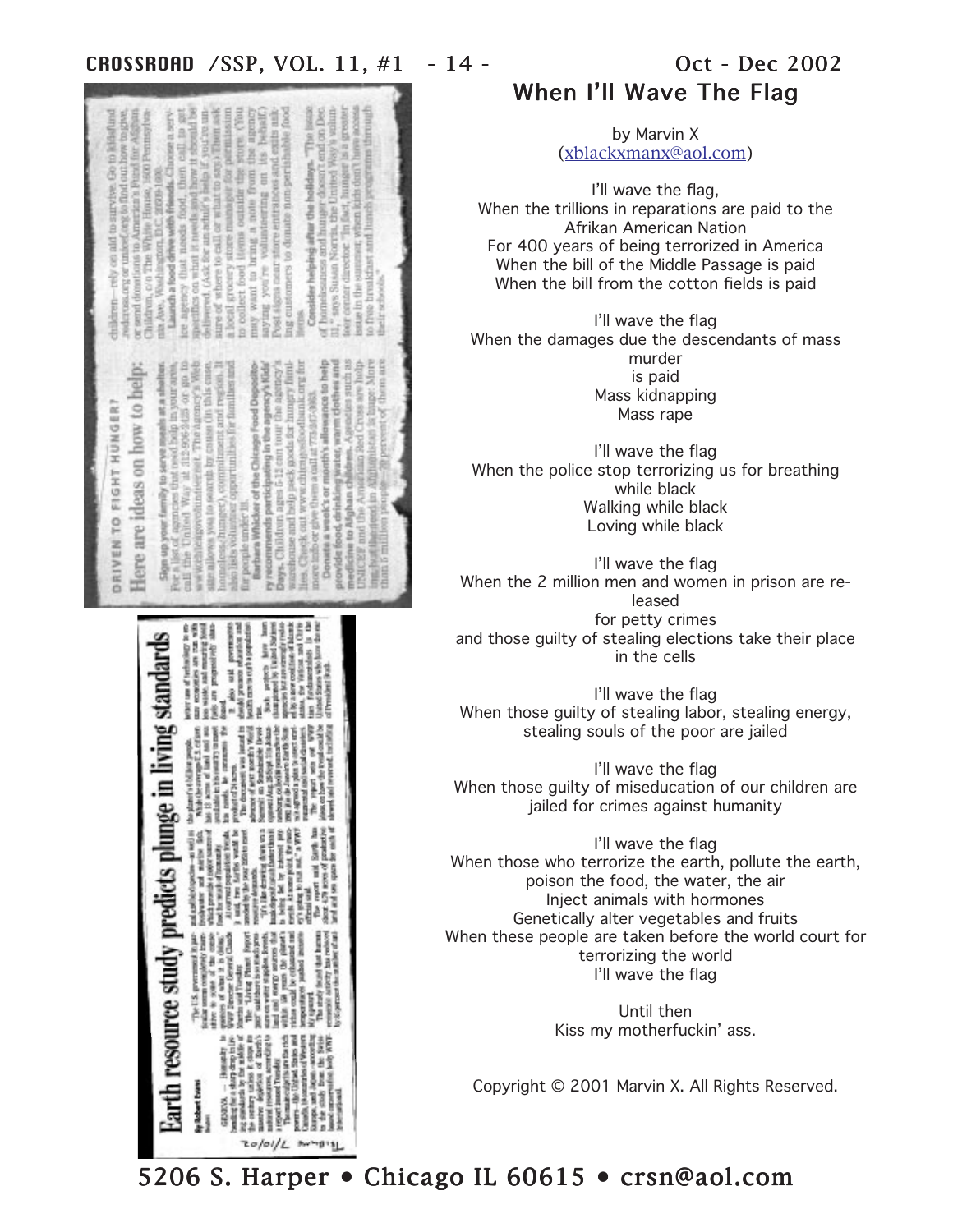#### CROSSROAD /SSP, VOL. 11, #1 - 15 - Oct - Dec 2002

WE ALL KNEW

What did Bush know, & when did he know it? What did We know? What do We know?

Hiroshima, Nagasaki, 'The Trail of Tears', Vietnam. Ongoing unconditional support of Israel in it's genocidal war on Palestine. Rape & Pillage of all of Afrika. Chile, 1971 Malcolm, Che, Fred, Lumumba, George, Cabral, Mondlane Iraq, 1991 Ongoing unconditional support of Turkey & repression & hunger strikes Hawaii, Puerto Rico, the Inuits of Alaska the list goes on - the beat goes on

> Invasion & annexation of Northern Mexico enslavement & genocide the world over Guatemala, 1954. My Lai. School of Assassins.

What did Bush know? Shit, what did We know? What do We Know? 9-11 was only a matter of time What did Bush know?

WHAT DID WE DO?









October 1-31, 2002

at 18th and Addition and the **EDITION EXC** West Day displayed in the Dakland Histo Countrouse, the Free Brea programs. Most of the picture talkes-to free Hues of The exhibit will goest the growth sponsor the Black Parither baked Public Library and It's to Exhibit during the entire month PHOTO EXHIBIT Schie 9PP in Oakland, also be on display at the Luther King Dranch on: **East Cokland** Main Library Schoolchitten farmouls. ada County ă ġ ŝ ä

**SPP VIDEO/FILM** aney College Aud October 18-19 Times to be posted **FESTIVAL** 

**BPP LEGACY DINNER** eoffrey's Inner Circle Franklin Blvd. October 19 thers, community<br>and supporters Oakland  $rac{1}{2}$ 

**COMMUNITY BBQ** October 20